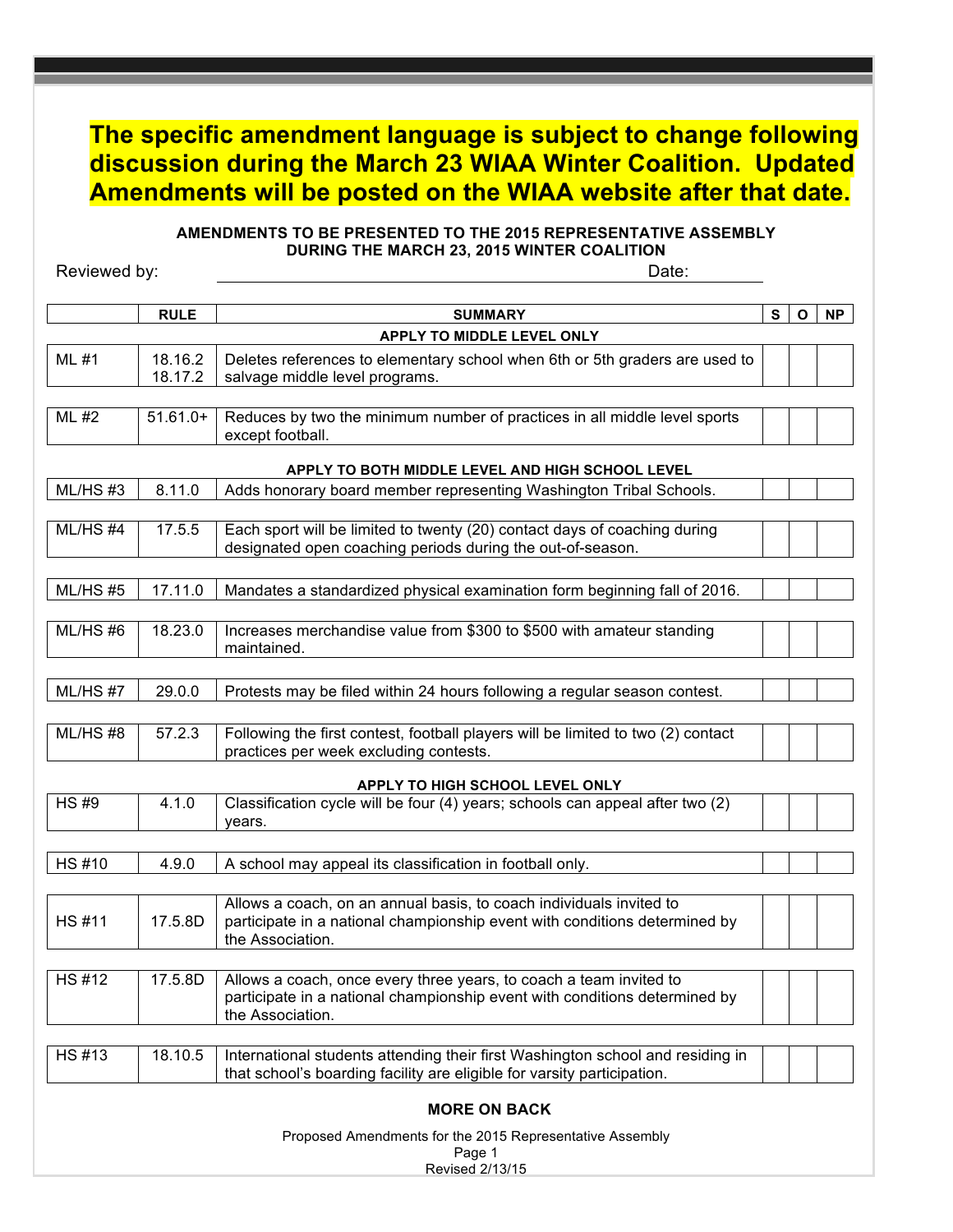| <b>HS#14</b> | 18.11.0 | Students who transfer to a school within 50 miles of the previous school<br>would be ineligible until after the 50% date for that sport. |  |  |
|--------------|---------|------------------------------------------------------------------------------------------------------------------------------------------|--|--|
|              |         |                                                                                                                                          |  |  |
| <b>HS#15</b> | 18.23.3 | A high school student (not representing the school) may compete against a<br>college team with amateur standing maintained.              |  |  |
|              |         |                                                                                                                                          |  |  |
| <b>HS#16</b> | 52.4.5  | Counting BB tournament games: 3 or 4 day tournament = 2 games; 2 day<br>$t$ normal = 1 game                                              |  |  |
|              |         |                                                                                                                                          |  |  |
| <b>HS#17</b> | 57.7.1  | Running clock procedures for 11-on-11 football games                                                                                     |  |  |
|              |         |                                                                                                                                          |  |  |
| <b>HS#18</b> | 65.3.3  | For 1B schools only, varsity VB matches may be 2/3, 3/5, or 5/5 sets.                                                                    |  |  |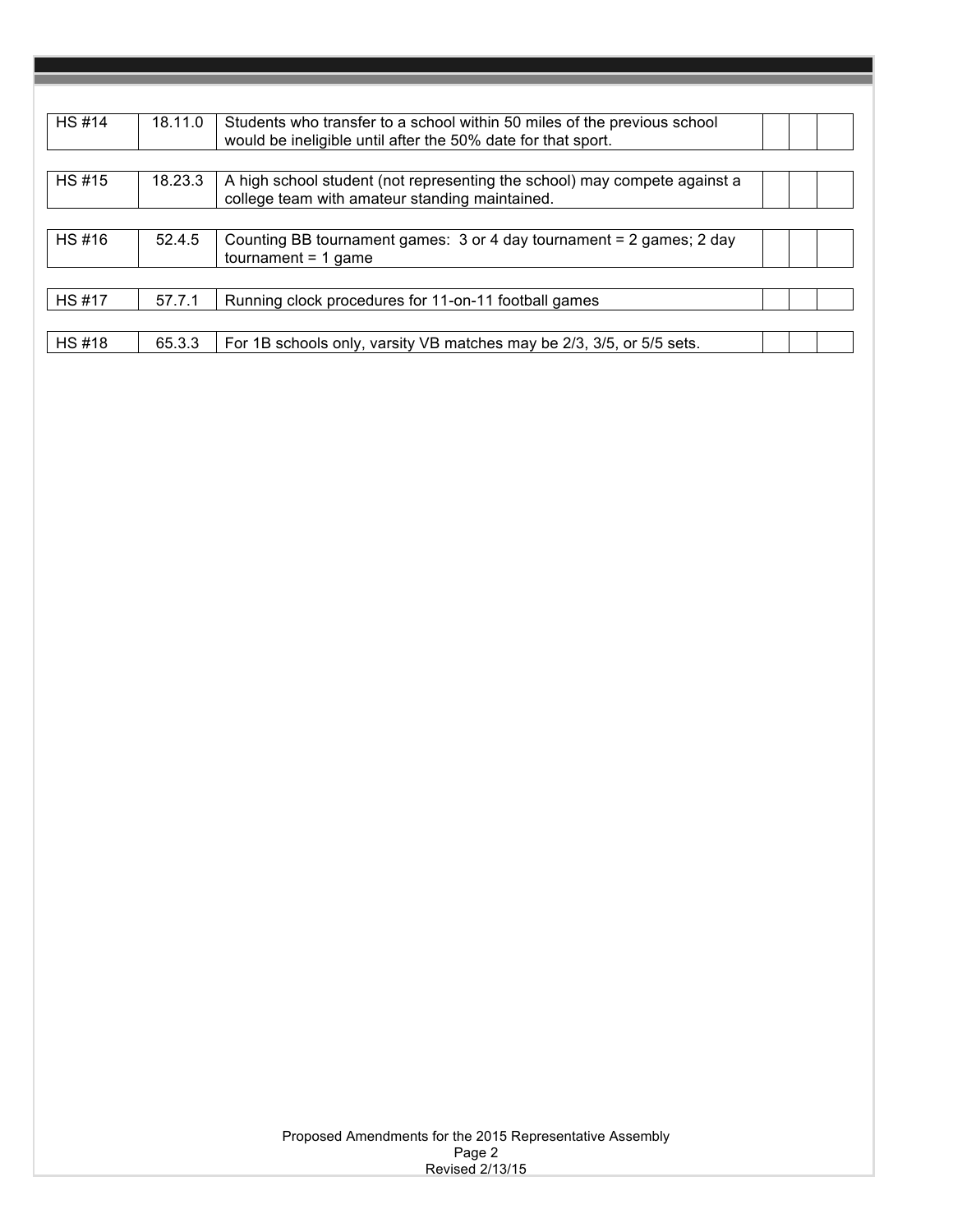

Washington Interscholastic Activities Association **PROPOSED AMENDMENTS for the 2015 Representative Assembly**

The strike through text is proposed to be deleted from the current handbook wording. The **bold** and shaded text is proposed to be added to the current handbook wording. Amendments that pass will go into effect on August 1 unless noted otherwise.

# **APPLY TO MIDDLE LEVEL ONLY**

#### **ML AMENDMENT #1**

# **18.16.0 and 18.17.0 FIFTH and SIXTH GRADE PARTICIPATION**, page 50

- 18.16.2 When a fifth grade student has participated in one such contest he/she is no longer eligible for that sport at the elementary level.
- 18.17.2 When a sixth grade student has participated in one such contest, he/she is no longer eligible for that sport at the elementary school level.

*Rationale for ML Amendment #1: Even though sixth, and sometimes fifth, graders may be used to salvage middle level programs in 1B or 2B high schools, WIAA jurisdiction is for grades seven through twelve only.*  Local school districts have the authority to determine the parameters for *elementary school programs*.

Proposed by the WIAA Executive Board.

### **ML AMENDMENT #2**

**51.61.0, 52.61.0, 55.61.0, 59.61.0, 60.61.0, 61.61.0, 63.61.0, 64.61.0, 65.61.0, 66.6.1,** pages 78-92

Reduce by two the minimum number of practices in all middle level sports except football.

### *Pros for ML Amendment #2:*

- *1. Allows for flexibility in the event a student misses a practice.*
- *2. Increases the window of eligibility, especially for students who may turn out late following an illness, injury, or when they decide to turn out when they see their friends having fun.*
- *3. Based on the amendment that passed last spring, it is possible for an individual/team to participate in a jamboree after eight (8) practices.*
- *4. High school individuals/teams that are involved in state playoffs may waive up to one-half of the practices for the succeeding season (only five (5) practices required.) Many middle level athletes also go directly from one sport to another.*
- *5. The reduction to only eight (8) required practices would be a great benefit to middle level leagues that offer five (5) sports seasons.*

### *Cons for ML Amendment #2:*

- *1. Eight (8) practices may not be enough to adequately prepare for the first game.*
- *2. Some sports require more information and preparation time than others.*

*Note: The WIAA Sports Medicine Advisory Committee has stated that there is no statistical data to determine the exact number of days of practice required for a student to be physically fit to compete.*

Proposed by Jenkins Junior High, Colville Junior High, Kettle Falls Junior High, Deer Park Junior High, and Medical Lake Junior High.

> Proposed Amendments for the 2015 Representative Assembly Page 3 Revised 2/13/15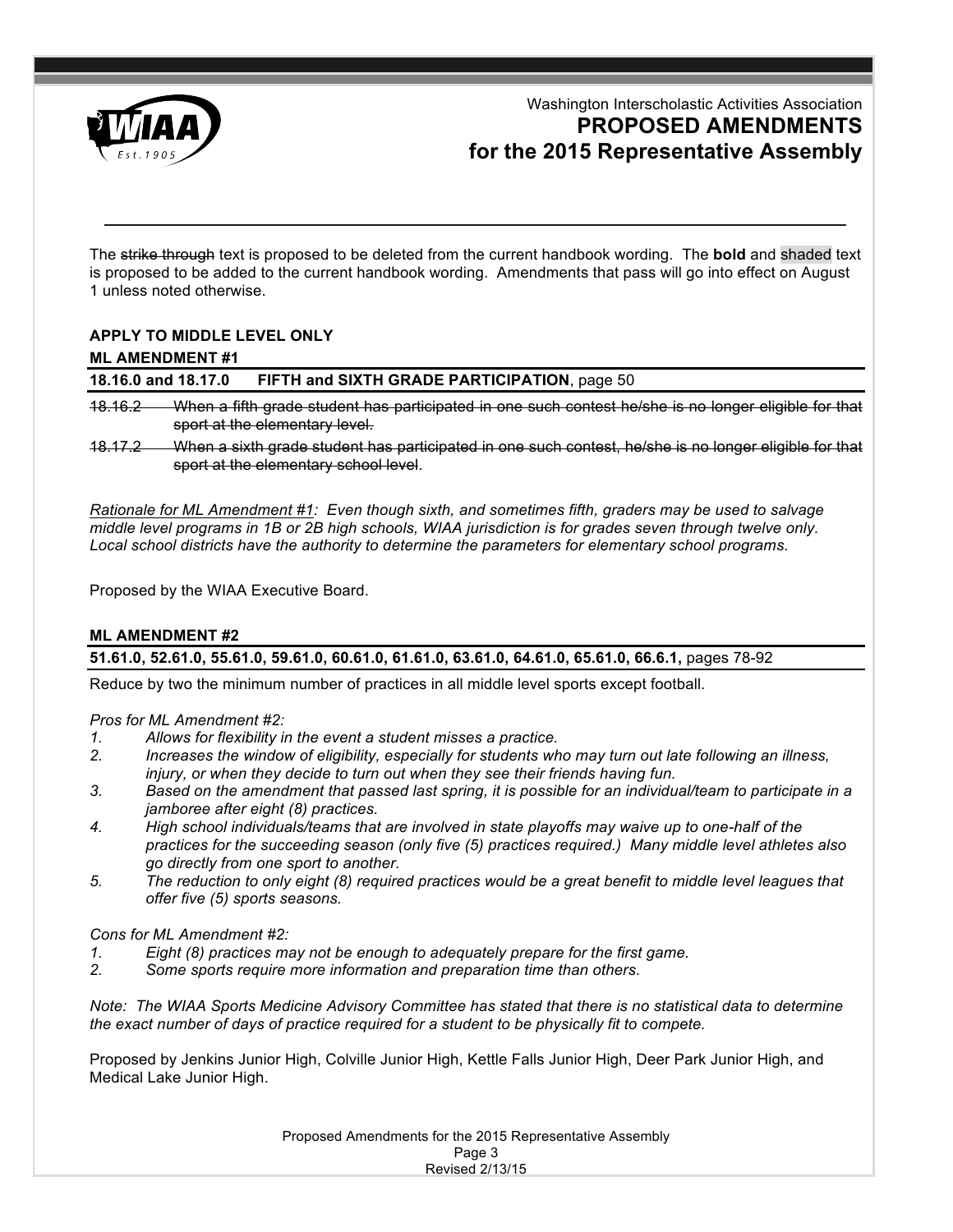# **APPLY TO BOTH MIDDLE LEVEL AND HIGH SCHOOL LEVEL**

#### **ML/HS AMENDMENT #3**

# **8.0.0 WIAA EXECUTIVE BOARD,** page 11

**8.11.0 HONORARY MEMBERS OF WIAA EXECUTIVE BOARD** - The duties and privileges of the honorary members shall be to attend WIAA Executive Board meetings and to participate in the discussions and business of the Association without voting privileges. Honorary members shall include representatives of the Washington State School Directors Association, Washington Secondary School Athletic Administrators Association, Washington Association of Secondary School Principals, Association of Washington Middle Level Principals, Washington Association of School Administrators, Washington State Coaches Association, Washington Officials Association, Washington Federation of Independent Schools, **Washington Tribal Schools**, and a representative of the Fine Arts and Leadership programs under WIAA jurisdiction. The Fine Arts position will rotate between the Washington Music Educators Association (WMEA) and the Washington State Forensic Association (WSFA) with WMEA in 2014-2017 and WSFA in 2017-2020 and succeeding years in a similar manner.

*Rationale for ML/HS Amendment #3: Tribal Schools are a unique group of WIAA member schools, in that some are a separate school district, some are considered public schools, while some are within a multi-high school public school district. While their setting and structure may vary, they still form a specific group of WIAA member schools that do not have a direct voice on the WIAA Executive Board. A Native American Advisory Committee, similar to the Superintendent's Advisory Committee, was formed in 2013-14 to provide a communication link. That special committee will determine the selection process for the individual to serve as its honorary member on the WIAA Executive Board.*

Proposed by the WIAA Executive Board.

# **ML/HS AMENDMENT #4**

|        | ML/HS AMENDMEN I #4                                                                                                                                                                                                                                                                                                                                                                                                                                                                                                                                                                                                                                                                                                                                                                                                                                                                                                                                                                                                                                                                                                                                                                                                                                                                                      |  |  |  |  |  |  |  |  |
|--------|----------------------------------------------------------------------------------------------------------------------------------------------------------------------------------------------------------------------------------------------------------------------------------------------------------------------------------------------------------------------------------------------------------------------------------------------------------------------------------------------------------------------------------------------------------------------------------------------------------------------------------------------------------------------------------------------------------------------------------------------------------------------------------------------------------------------------------------------------------------------------------------------------------------------------------------------------------------------------------------------------------------------------------------------------------------------------------------------------------------------------------------------------------------------------------------------------------------------------------------------------------------------------------------------------------|--|--|--|--|--|--|--|--|
| 17.5.0 | OUT-OF-SEASON, pages 19-26                                                                                                                                                                                                                                                                                                                                                                                                                                                                                                                                                                                                                                                                                                                                                                                                                                                                                                                                                                                                                                                                                                                                                                                                                                                                               |  |  |  |  |  |  |  |  |
| 17.5.0 | <b>OUT-OF-SEASON - DEFINITION</b> – Out-of-season is that time during which paid or volunteer coaches<br>cannot coach present or future squad members except during designated coaching periods.                                                                                                                                                                                                                                                                                                                                                                                                                                                                                                                                                                                                                                                                                                                                                                                                                                                                                                                                                                                                                                                                                                         |  |  |  |  |  |  |  |  |
| 17.5.5 | A coach of a school team (paid or volunteer) may coach only during the WIAA sport season and up<br>to twenty (20) days during the designated open coaching periods.                                                                                                                                                                                                                                                                                                                                                                                                                                                                                                                                                                                                                                                                                                                                                                                                                                                                                                                                                                                                                                                                                                                                      |  |  |  |  |  |  |  |  |
|        | 17.5.5.1<br>Each sport will be limited to twenty (20) contact days of coaching, regardless of<br>the number of coaches for that sport.<br>Although these rules apply equally to middle level and high school level coaches,<br>17.5.5.2<br>the time periods are determined according to the high school seasons.<br>August 1 through the first day of the fall sports season - no coaching allowed<br>First day of the fall sports season until Monday of the first full week in October - no coaching<br>allowed except for the fall sports in season<br>Monday of the first full week in October through the first day of the winter sports season -<br>open coaching for coaches of all sports<br>First day of the winter sports season until Monday of the first full week in January - no<br>coaching allowed except for the winter sports in season<br>Monday of the first full week in January through the first day of the spring sports season -<br>open coaching for coaches of all sports<br>First day of the spring sports season until Monday of the first full week in April - no coaching<br>allowed except for the spring sports in season<br>Monday of the first full week in April through the final day of the spring sports tournaments -<br>open coaching for coaches of all sports |  |  |  |  |  |  |  |  |
|        | First day following the spring sports tournaments until August 1 - no coaching restrictions<br>except for football.                                                                                                                                                                                                                                                                                                                                                                                                                                                                                                                                                                                                                                                                                                                                                                                                                                                                                                                                                                                                                                                                                                                                                                                      |  |  |  |  |  |  |  |  |
|        | Proposed Amendments for the 2015 Representative Assembly<br>$\Gamma$                                                                                                                                                                                                                                                                                                                                                                                                                                                                                                                                                                                                                                                                                                                                                                                                                                                                                                                                                                                                                                                                                                                                                                                                                                     |  |  |  |  |  |  |  |  |

Page 4 Revised 2/13/15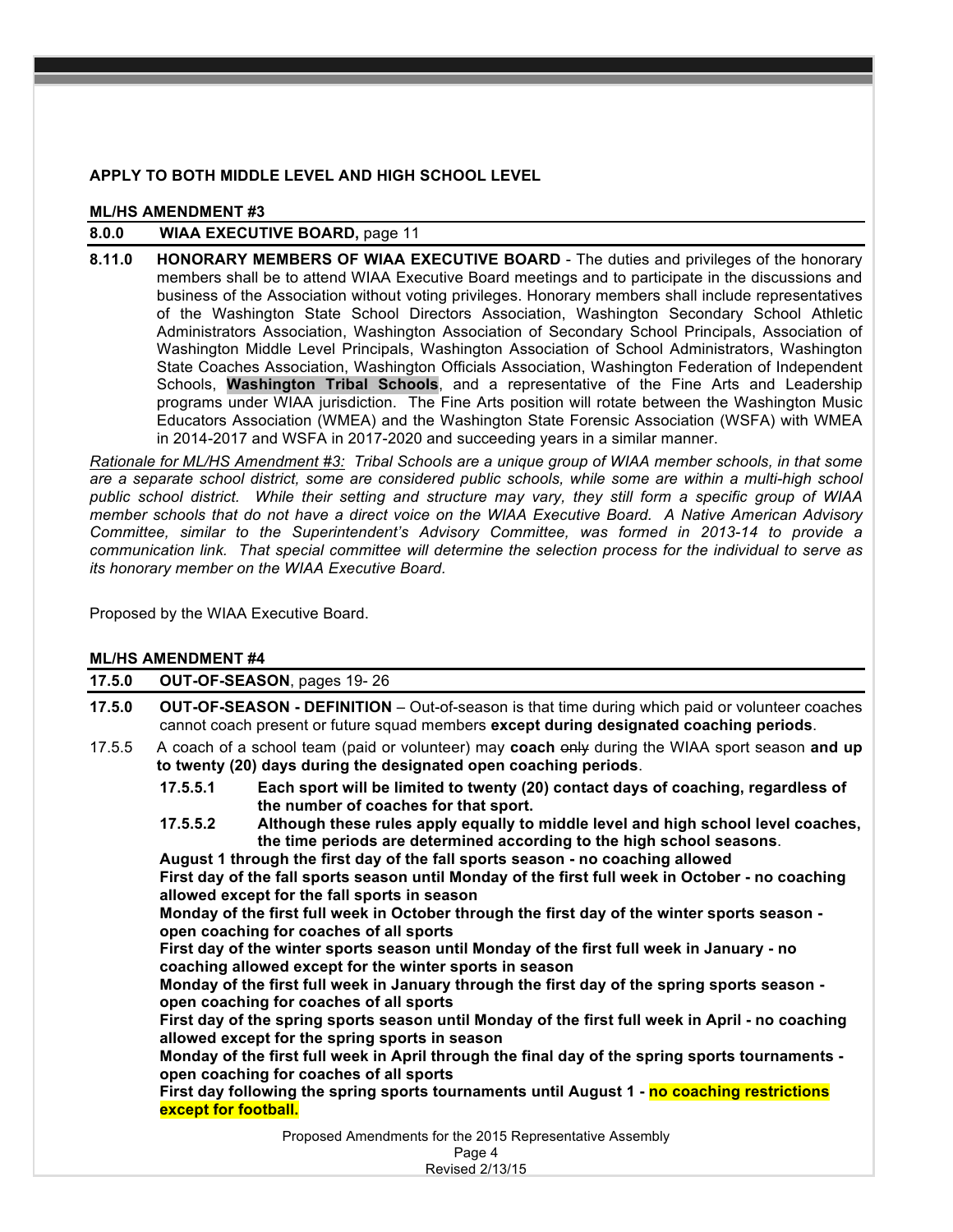Continuation of ML/HS Amendment #4:

- **17.5.5.3 Each coaching contact during the designated open coaching periods is limited to a two-hour time block.**
- **17.5.5.4 Supervision of open gym and conditioning, excluding weight training, is included in the twenty (20) days of contact during the designated open coaching periods.**
- **17.5.5.5 In football, pads and helmets may not be worn.**
- 17.5.8 In the sport coached, a school coach may not sponsor, coach or direct activities which resemble outof-season practices or contests to any student (high schools and feeder schools in the school district) except during the designated season for that sport **or during the designated coaching period** until after the final spring WIAA tournament is completed (high school) or until after the completion of the final spring sports season (middle level.) A feeder school may be either grades 7 and 8 or grades 7, 8 and 9.
- **17.7.0 OFF SEASON CONDITIONING WEIGHT TRAINING** A member school may organize and supervise an off season weight training conditioning program to include weight training, running and exercising provided all of the following conditions are met:
	- 17.7.1 Participation in off season weight training conditioning cannot be a requirement, incentive for, or **a** condition of participation on a school team;
	- 17.7.2 It is open to all students;
	- 17.7.3 Instruction in specific sports skills is not provided.
- **17.8.0 OPEN GYM -** Schools may conduct open athletic facilities (gym, pools, field, and track) in the off season **provided** if all of the following conditions are met:
	- 17.8.1 The program is part of the school district organized recreational or activity program; and
	- 17.8.2 Activities are open and advertised to all members of the student body; and
	- 17.8.3 Students have a choice of activities; and
	- 17.8.4 No coaching or drilling of the athletes attending occurs; and
	- 17.8.5 Supervision is provided by any individual approved by the school district **and each supervision day counts toward the twenty (20) contact days of coaching limit**; and
	- 17.8.6 Participation in open gym cannot be a requirement or condition of participation on a school team.

# *Rationale for ML/HS Amendment #4:*

- *1. This proposal is intended to level the playing field, particularly for students living in geographically isolated areas or for students without the financial means to participate in non-school programs.*
- *2. This proposal is intended to empower WIAA educator-coaches by giving them the flexibility to meet the increasing needs of high-achieving student athletes*
- *3. This proposal would simplify the current out-of-season rules.*
- *4. Any practice days used preparing for a national event would be counted towards the 20 allowable days.*

Proposed by the WIAA Executive Board on behalf of the Out-of-Season/Open Gym/Year Round Conditioning Ad Hoc Committee.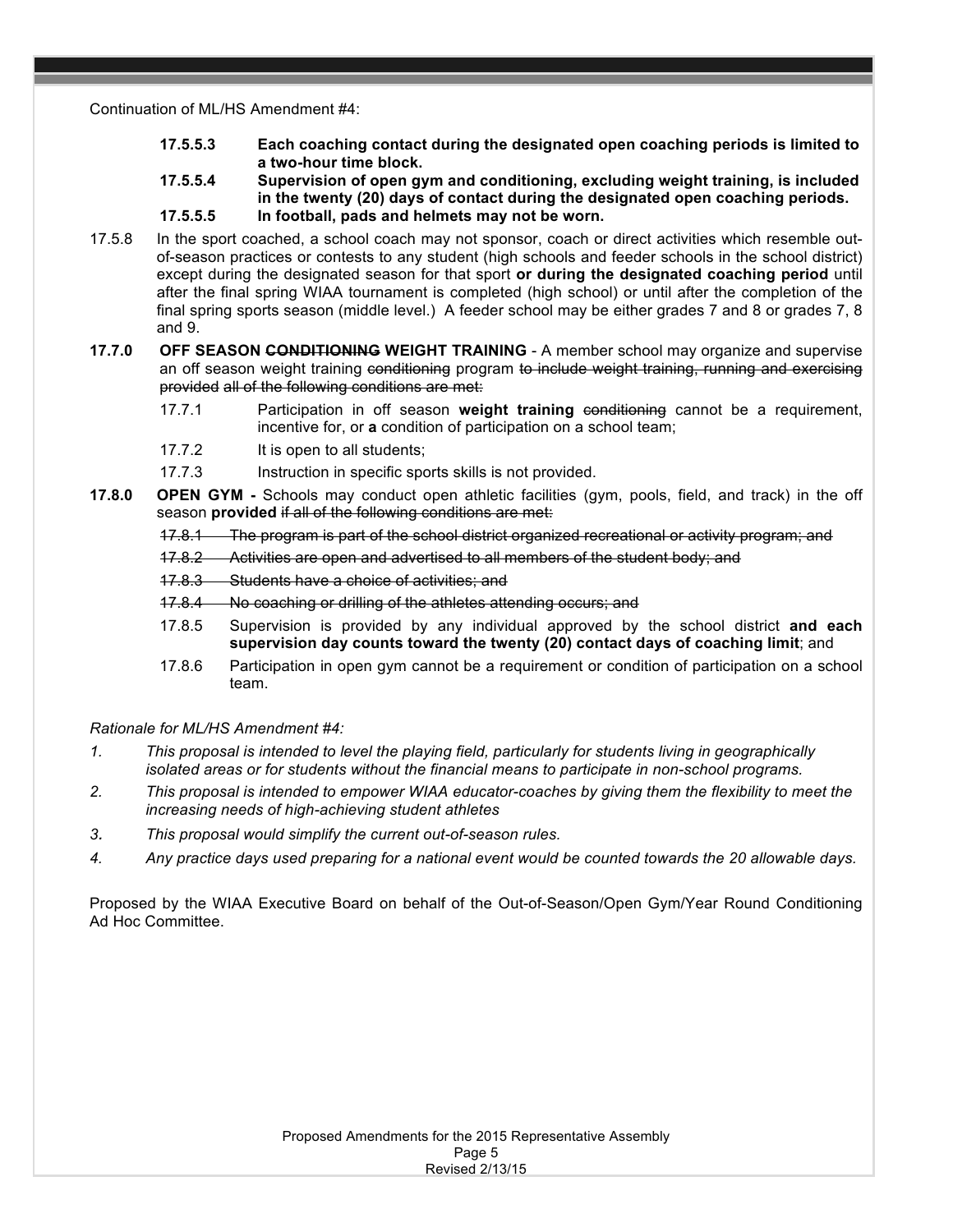# **SUMMARY**

- of fall sports. of fall sports.
- 
- 
- 
- 
- 
- 

February

#### SAMPLE CALENDAR

| January              | <b>February</b>      | March                       |
|----------------------|----------------------|-----------------------------|
| 1 2 3 4 5 6 7        | 1 2 3 4 5 6 7        | 1 2 3 4 5 6 7               |
| 8 9 10 11 12 13 14   | 8 9 10 11 12 13 14   | 8 9 10 11 12 13 14          |
| 15 16 17 18 19 20 21 | 15 16 17 18 19 20 21 | <u>15 16 17 18 19 20 21</u> |
| 22 23 24 25 26 27 28 | 22 23 24 25 26 27 28 | 22 23 24 25 26 27 28        |
| 29 30 31             |                      | 29 30 31                    |

| April |                      |  |                      | Mav |          |                      |  |  | June            |  |
|-------|----------------------|--|----------------------|-----|----------|----------------------|--|--|-----------------|--|
|       | 1 2 3 4 5 6 7        |  |                      |     |          | 1 2 3 4 5 6 7        |  |  | $1 \quad$       |  |
|       | 8 9 10 11 12 13 14   |  |                      |     |          | 8 9 10 11 12 13 14   |  |  | 89              |  |
|       | 15 16 17 18 19 20 21 |  |                      |     |          | 15 16 17 18 19 20 21 |  |  | 15 <sub>1</sub> |  |
|       |                      |  | 22 23 24 25 26 27 28 |     |          | 22 23 24 25 26 27 28 |  |  | 22 2            |  |
| 29 30 |                      |  |                      |     | 29 30 31 |                      |  |  | 29 3            |  |

|          | 1 2 3 4 5 6 7        |  |  | 1 2 3 4 5 6 7        |  |  |  |
|----------|----------------------|--|--|----------------------|--|--|--|
|          | 8 9 10 11 12 13 14   |  |  | 8 9 10 11 12 13 14   |  |  |  |
|          | 15 16 17 18 19 20 21 |  |  | 15 16 17 18 19 20 21 |  |  |  |
|          | 22 23 24 25 26 27 28 |  |  | 22 23 24 25 26 27 28 |  |  |  |
| 29 30 31 |                      |  |  | 29 30 31             |  |  |  |

1 2 3 4 5 6 7 1 2 3 4 5 6 7 1 2 3 4 5 6 7 8 9 10 11 12 13 14 8 9 10 11 12 13 14 8 9 10 11 12 13 14 15 16 17 18 19 20 21 15 16 17 18 19 20 21 22 23 24 25 26 27 28 22 23 24 25 26 27 28 22 23 24 25 26 27 28 29 30 31 29 29 30

# **CURRENT RULES PROPOSED RULES**

- No coaching August 1 through the first day Theory Coaching August 1 through the first day
- Coaching is allowed ONLY during the  $\qquad \qquad -$  In addition to coaching during the designated designated season for that sport. Season for that sport, 20 contact days of coaching in any sport may take place during the second half of each season.
- Coaches may supervise open gym.  $\qquad \qquad$  Supervising open gym would count toward the 20 contact days allowed.
- Coaches may supervise conditioning. The supervising conditioning would count toward the 20 contact days allowed.
- Coaches may supervise the weight room.  $\qquad \qquad -$  Coaches may supervise the weight room.
- Organizing an out-of-season activity is  $\qquad \qquad -$  Organzing an out-of-season activity would prohibited (violation) count toward the 20 contact days allowed.
- Coaching of any sport is allowed during the  $\qquad -$  Coaching of any sport is allowed during the summer. Summer: football is the only sport with restrictions in the structure of the structure of the structure of the structure of the structure of the structure of the structure of the structure of the structure of the s

| February |  |  |                      |  |  | March |                      |  |  |  |  |  |
|----------|--|--|----------------------|--|--|-------|----------------------|--|--|--|--|--|
|          |  |  | 1 2 3 4 5 6 7        |  |  |       | 1 2 3 4 5 6 7        |  |  |  |  |  |
|          |  |  | 8 9 10 11 12 13 14   |  |  |       | 8 9 10 11 12 13 14   |  |  |  |  |  |
|          |  |  | 15 16 17 18 19 20 21 |  |  |       | 15 16 17 18 19 20 21 |  |  |  |  |  |
|          |  |  | 22 23 24 25 26 27 28 |  |  |       | 22 23 24 25 26 27 28 |  |  |  |  |  |
|          |  |  |                      |  |  |       | 29 30 31             |  |  |  |  |  |

|       |  | 1 2 3 4 5 6 7        |  |
|-------|--|----------------------|--|
|       |  | 8 9 10 11 12 13 14   |  |
|       |  | 15 16 17 18 19 20 21 |  |
|       |  | 22 23 24 25 26 27 28 |  |
| 29 30 |  |                      |  |

#### July August September

| $1 -$        | 2 3 4 5 6 7          |  |  |
|--------------|----------------------|--|--|
|              | 8 9 10 11 12 13 14   |  |  |
|              | 15 16 17 18 19 20 21 |  |  |
|              | 22 23 24 25 26 27 28 |  |  |
| <b>29 30</b> |                      |  |  |

#### October November December

|    |          | 2 3 4 5 6 7          |  |  |
|----|----------|----------------------|--|--|
| 8. |          | 9 10 11 12 13 14     |  |  |
|    |          | 15 16 17 18 19 20 21 |  |  |
|    |          | 22 23 24 25 26 27 28 |  |  |
|    | 29 30 31 |                      |  |  |

#### No coaching allowed

Coaching allowed only by coaches for that season Open coaching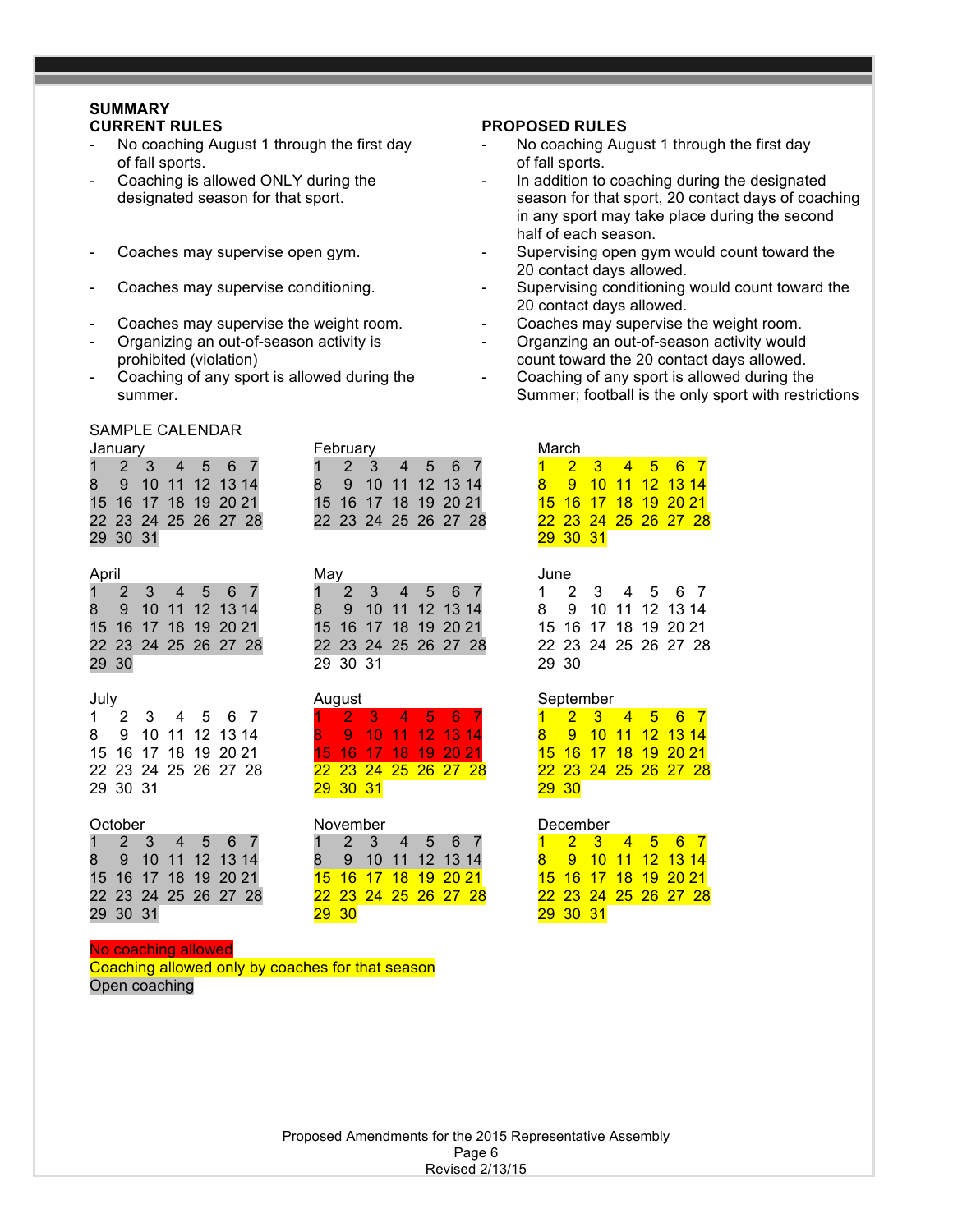# **ML/HS AMENDMENT #5**

# **17.11.0 PHYSICAL EXAMINATION**, page 28

- **17.11.0 PHYSICAL EXAMINATION** Prior to the first practice for participation in interscholastic athletics a student shall undergo a thorough medical examination and be approved for interscholastic athletic competition by a medical authority licensed to perform a physical examination.
- 17.11.3 The school in which this student is enrolled must have on file a statement (or prepared form) from **the WIAA-approved physical form signed by** a medical authority licensed to give a physical examination, certifying that the participant's physical condition is adequate for the activity or activities in which the student wishes to participate. **Schools wishing to use a form other than the WIAAapproved physical form must request a waiver from the WIAA Executive Director**.

#### **Effective date: Fall of 2016**

*Rationale for ML/HS Amendment #5:* 

- *1. Because of the emphasis on concussion management, heat-related issues, and Cardiac Death (SCD, the WIAA Sports Medicine Advisory Committee recommends that a standardized physical examination form be utilized so that all student athletes are being evaluated based on the same criteria utilizing most current medical standards.*
- *2. The form was developed and endorsed by the American Academy of Family Physicians, American Academy of Pediatrics, American College of Sports Medicine, American Medical Society for Sports Medicine, American Orthopedic Society for Sports Medicine, and American Osteopathic Academy of Sports Medicine.*
- *3. The standardized form would also be of benefit to school administrators responsible to clear student athletes for participation since each student's pre-participation physical exam would be on the same form.*
- *4. The year lead-in provides time for forms to get into the hands of the medical community.*
- *5. This form has been on the WIAA Website for several years and is already being utilized by several school district.*

Proposed by the WIAA Executive Board on behalf of the Sports Medicine Advisory Committee

### **ML/HS AMENDMENT #6**

### **18.23.0 AMATEUR STANDING**, page 53

- 18.23.1 In order to maintain amateur standing in that sport under WIAA jurisdiction, the student-athlete may not:
	- A. Accept merchandise or in-kind gifts of more than \$300 **\$500** in fair market value per sport during any one calendar year August 1 through July 31. Reduced membership fees or reduced user fees from an athletic club, recreation center, golf course, etc., do not count toward this \$300 **\$500** limit. Defined games of chance are exempt from this rule.

*Rationale for ML/HS Amendment #6: The \$500 limit is more in line with current trends and other rules codes (NCAA.)*

Proposed by the WIAA Executive Board on behalf of the National Events/Amateur Standing Ad Hoc Committee.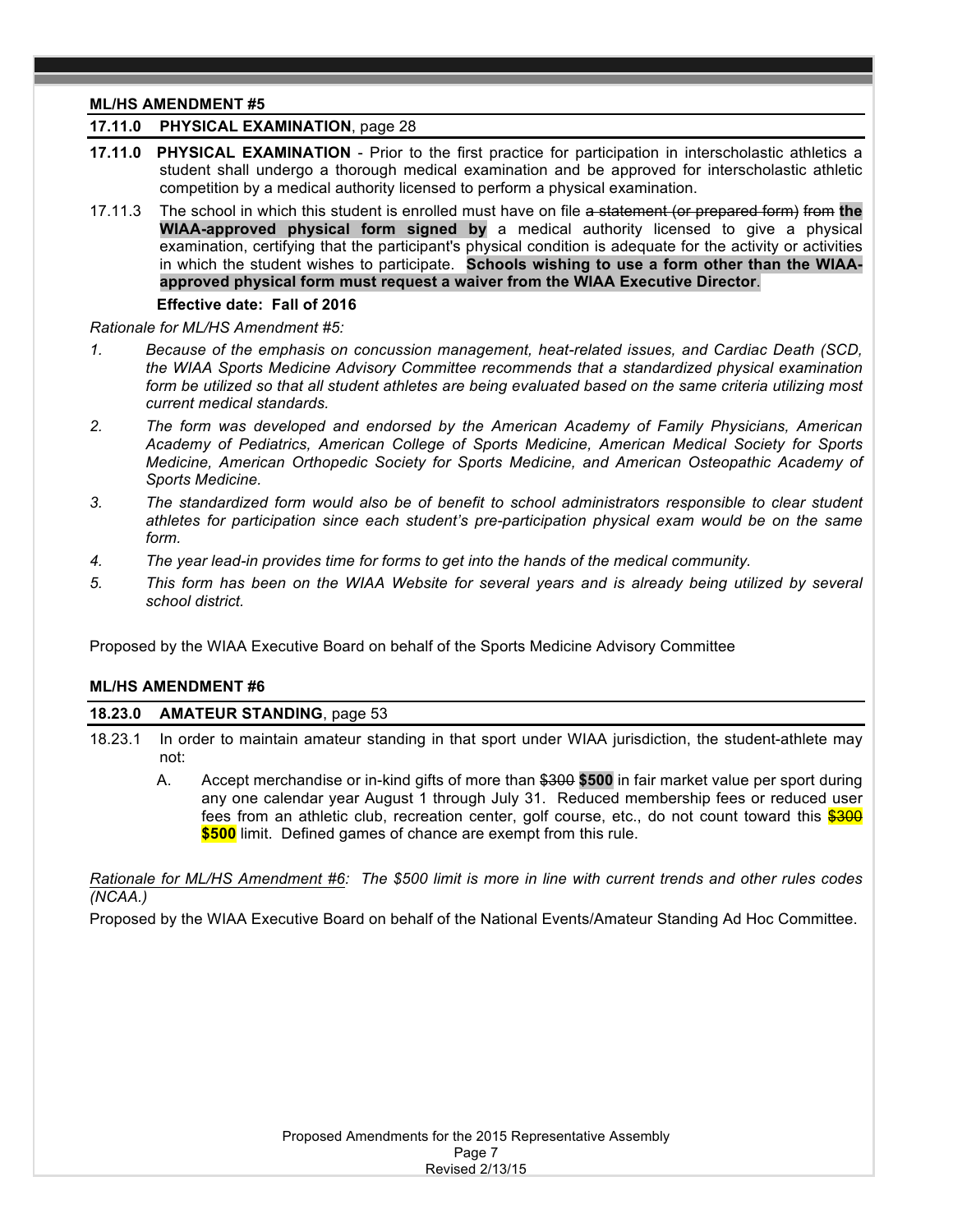#### **ML/HS AMENDMENT #7**

# **29.0.0 CONTEST PROTESTS**, page 76

- **29.0.0 REGULAR SEASON CONTEST PROTESTS** Protests of an official's judgment will not be heard. Game protests must meet the following requirements to be heard:
	- 29.0.1 When a coach **school** feels that there has been a misinterpretation or misapplication of a rule, the coach **school representative** shall notify the game officials following the incident in question and prior to the resumption of action that the remainder of the contest is being played under protest. **official's assignor, the opposing school, the league president, and the District Director within 24 hours of the conclusion of the contest.**
	- 29.0.2 The protest must be noted in the official scorebook when applicable.
	- 29.0.3 Following the contest the school principal or superintendent shall officially lodge the protest, in writing, with the game management. The written protest shall contain the facts, including the specific rule in question. The principal/designee must contact the WIAA office to verify the misapplication or misinterpretation of the rule prior to contacting the league. **prior to a ruling by the league, district, or a games committee.**
	- 29.0.4 For state playoff contests refer to the protest procedures in the Bound for State Regulations.

*Pros for ML/HS Amendment #7: We have used this procedure in District 2 as a WIAA-approved experiment for the last two years. It has dramatically cut down on the frustration coaches feel when there is conflict with an official or a rule interpretation. Because a coach doesn't have to remember to protest before the next live ball and because it reduces tensions between coaches and officials at the time a dispute takes place, this experiment has been successful. It allows time for a coach and an athletic director to step back, take a deep breath, and talk about the incident in a more rational, less emotional way before deciding to pursue the protest. In the two years, we have had a number of schools call about how the procedure works and where they can go from there. No decisions have been reversed because most conflicts are over judgment and interpretation, not misapplication of rules. Once there is an opportunity to settle down, discuss and think rationally, all of our cases have been ultimately dropped, but the coach feels like he/she has had an opportunity to be heard and provide input. It has provided great opportunities for conflict resolution and mediation.*

*Cons for ML/HS Amendment #7: There will be a perception that there will be more protests, more hearings, and more questioning of officials' decisions.* 

Proposed by Bothell High School, Inglemoor High School, Woodinville High School, Sammamish High School, and Seattle Academy.

### **ML/HS AMENDMENT #8**

**57.0.0 FOOTBALL**, page 83

## **57.2.0 PRACTICE**

**57.2.3 Following the first contest (jamboree or game) participants are limited to two (2) days per week (not counting contests) of thud or live action drills.**

#### **Definition of levels of contact:**

**Thud – Drill is run at assigned speed through the moment of contact; no pre-determined "winner". Contact remains above the waist, players stay on their feet and a quick whistle ends the drill.**

#### **Live Action – Drill is run in game-like conditions and players may be taken to the ground.**

*Rationale for ML/HS Amendment #8: On the recommendation of the NFHS and the WIAA Sports Medicine Advisory Committee, limiting the amount of contact at practices during the season can help to make the game safer and is statistically shown to reduce the potential for serious injuries.*

Proposed Amendments for the 2015 Representative Assembly Proposed by the WIAA Executive Board on behalf of the NFHS and WIAA Sports Medicine Advisory Committee.

> Page 8 Revised 2/13/15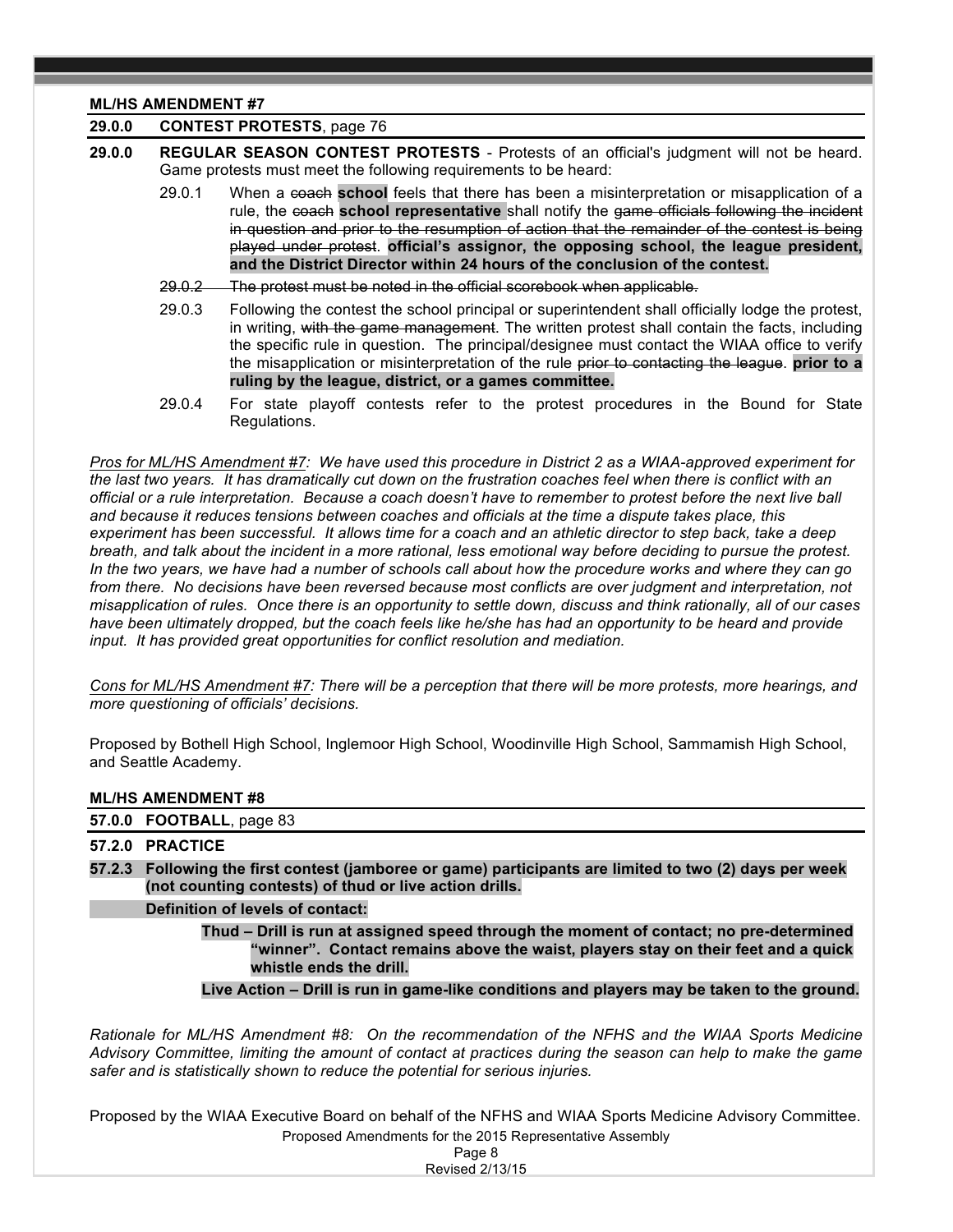# **APPLIES TO HIGH SCHOOL LEVEL ONLY**

# **HS AMENDMENT #9**

### **4.1.0 CLASSIFICATION OF SCHOOLS**, page 5-6

- **4.1.0 DATES FOR CLASSIFICATION OF HIGH SCHOOLS** All high schools are to be classified according to enrollment in grades 9-11. (Schools new to the Association will take the average of their estimated enrollment for their first two years.)
	- 4.1.1 The P-223 enrollment figures as sent to the Office of State Superintendent of Public Instruction will be used for classification purposes.
	- 4.1.2 A school's classification is determined by the average monthly enrollment from January 1 through May 1, October 1 and twice the November 1 count of odd-numbered years and will be the basis for classification for the next two four years.
	- 4.1.3 The responsibility for investigating enrollment figures lies with the WIAA Executive Board and this may be invoked by any member school with the support of four (4) other member schools.
	- **4.1.4 During the second year of the four year cycle, a school may appeal its determined classification. An appeal would be based on, but not limited to, circumstances involving significant change in enrollment during the first two years, history of declining enrollment, opening of a new school within the school district, or unforeseen circumstances beyond the control of the school. To appeal, a school must submit appeal paperwork to its current and - if applicable - new league, as well as its WIAA District Board. Appeals must follow WIAA handbook rule 4.9.1.**

# Note:**IF APPROVED, THIS PROCESS WOULD GO INTO EFFECT DURING THE NEXT CLASSIFICATION CYCLE.**

*Rationale for HS Amendment #9: The current process causes extra work, angst and turmoil due to realignment every two years. Schools, leagues and Districts asked for a process that would help stabilize leagues and WIAA Districts.*

Proposed by the WIAA Executive Board on behalf of the Classification Committee.

# **HS AMENDMENT #10**

# **4.9.0 EXEMPTION FROM CLASSIFICATION**

**4.9.1 APPEAL OF DETERMINED CLASSIFICATION** – A school may appeal its determined classification **for all sports and activities or for football only** to the District Director's Committee. A decision of the District Director's Committee may be appealed to the WIAA Executive Board. The appeal must be filed no later than January 10 of the classification year.

# Note:**IF APPROVED, THIS PROCESS WOULD GO INTO EFFECT DURING THE NEXT CLASSIFICATION CYCLE.**

### *Rationale for HS Amendment #10:*

- *1. While this is primarily a 1B and 2B issue, this proposed change would allow schools with unique circumstances to appeal for a different classification in football only (up or down).*
- *2. In many cases this is a safety issue.*
- *3. The WIAA Executive Board will develop criteria that will be used to determine the threshold level for hardship circumstances.*

Proposed by the WIAA Executive Board on behalf of the Classification Committee.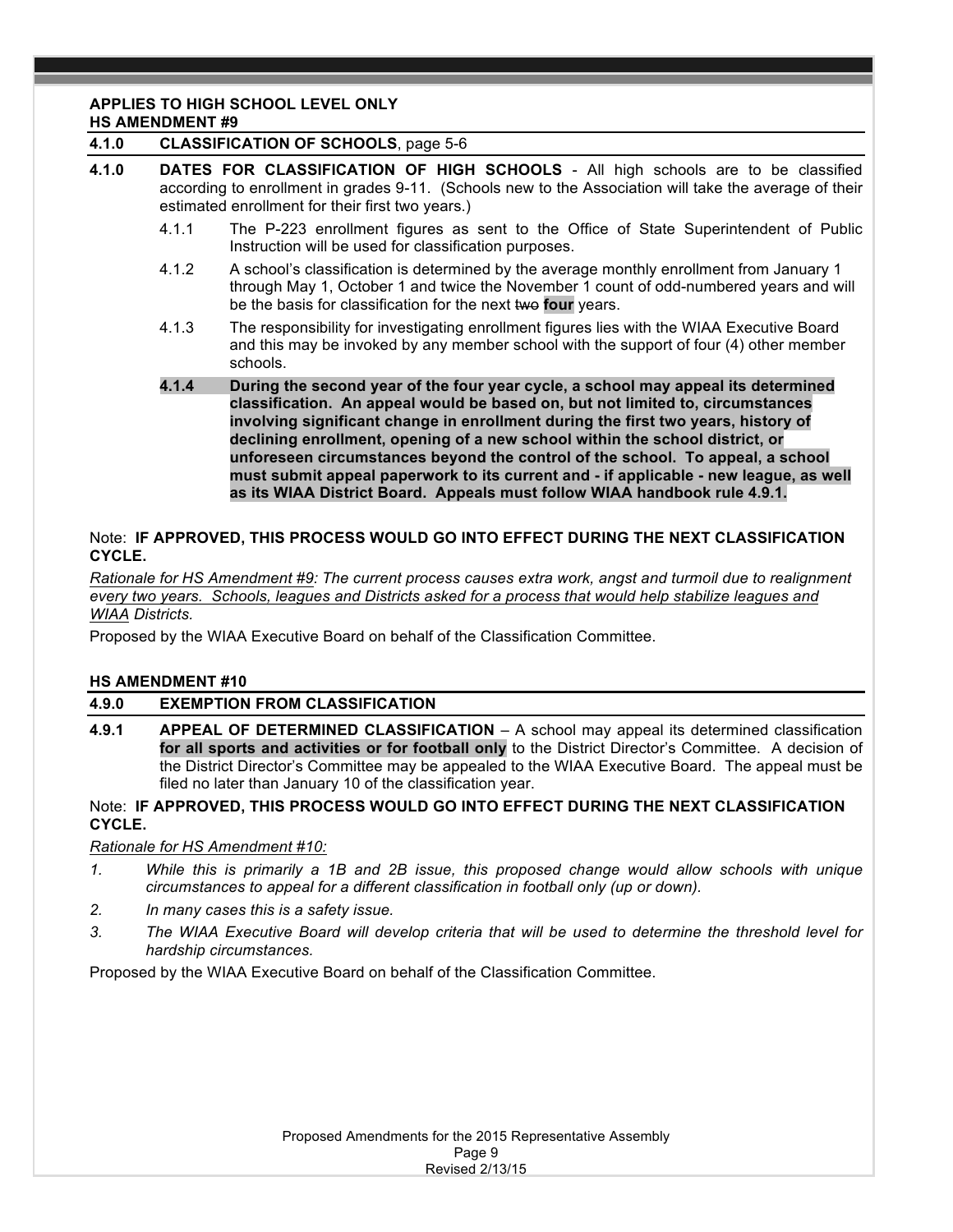#### **HS AMENDMENT #11 A vote to approve will allow the WIAA Executive Board to waive specific rules in order for individuals to compete in a national event.**

**NOTE: 17.14.0 (Authorized contests) and 17.15.0 (Contest limitation) would also be waived.**

# **17.5.8 OUT-OF-SEASON**, page 24

- 17.5.8 In the sport coached, a school coach may not sponsor, coach or direct activities which resemble outof-season practices or contests to any student (high schools and feeder schools in the school district) except during the designated season for that sport until after the final spring WIAA tournament is completed (high school) or until after the completion of the final spring sports season (middle level.) A feeder school may be either grades 7 and 8 or grades 7, 8 and 9.
	- A. A coach may coach his/her child at any time.
	- B. A coach may coach seniors who are past squad members after the season is over for one practice in preparation for and in one Washington State Coaches Association all-state game and/or one All American game approved by the Washington State Coaches Association. *NOTE: This section has merely been moved to 17.5.8.D.1*
	- C. **B.** Public School District defined: The school district for public schools is defined by public school boundaries.
		- 1) If a school district has specific boundaries for its high school(s) and middle school(s), a high school coach may coach students in the high school and the middle school(s) that feed directly to the high school only during their designated season (when the high school and middle level programs overlap or if that coach is contracted to coach at both the high school and middle level) or during the summer.
		- 2) During the out-of-season time period, the coach could coach high school students attending a different high school or a middle school that does not feed directly to the high school in which that coach was hired to coach.
		- 3) If a school district has an open enrollment policy, then a high school coach may coach students in the high school in which the coach is contracted to coach during the designated high school season, middle level students within that school district during the time period the high school and middle level season overlap, or during the summer.
	- D. **C**. During the out-of-season time period, a private high school coach may not coach middle level students who
		- 1) Attend a designated feeder school owned and operated by the high school where the coach is contracted to coach; or
		- 2) In the case where no designated feeder school exists, reside in the public school district where the private high school is located.

# **D. Exceptions:**

- 1) A coach may coach seniors who are past squad members after the season is over for one practice in preparation for and in one Washington State Coaches Association allstate game and/or one All American game approved by the Washington State Coaches Association.
- **2) A coach, on an annual basis, may coach an individual(s) that has been invited to participate or has qualified for a national event which has been approved by the Association. The number of allowable practices, contests, and student athletes to be involved will be determined by the Association.**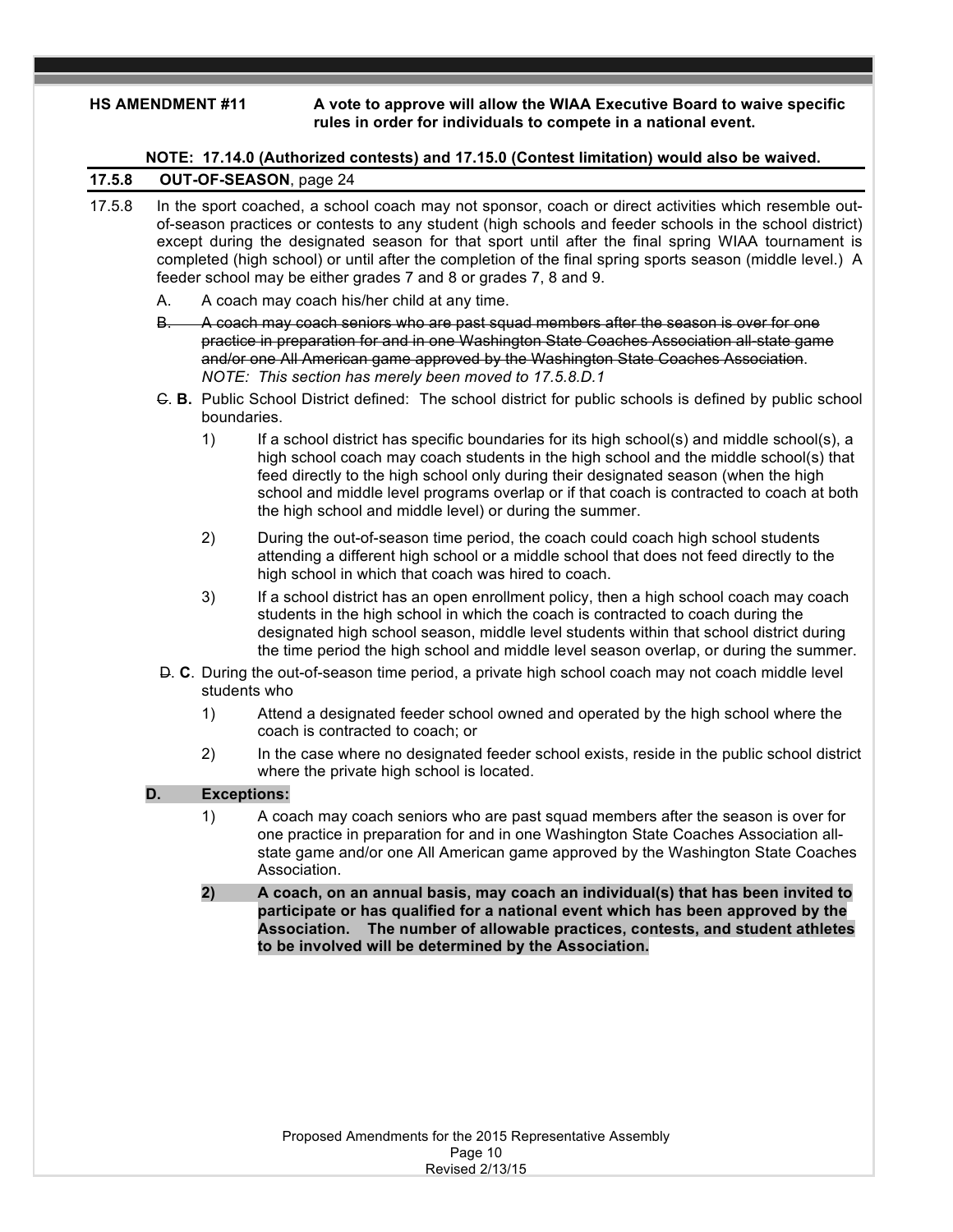Continuation of amendment #11:

- 1. The school involved must have approval from all levels of authority in their school system which includes the coach, principal, superintendent and school board.
- 2. Once approved by the school, a request must be sent to the WIAA Executive Director. Final approval must come from the WIAA Executive Board.
- 3. Only the qualified student-athletes may practice and compete under the coach's guidance.
- 4. An invited individual could compete annually in a national event.
- 5. All eligibility rules will be in effect for the participants through the conclusion of the national event.
- 6. Athletes are required to maintain the academic and attendance standards as set by the WIAA and the local school board.
- 7. If the school's request is approved, a maximum of ten (10) practices will be allowed to prepare for the national event.
- 8. Any costs associated with participating in the competition will be the responsibility of the participating school.
- 9. Financial assistance and/or additional revenue from the tournament organizing body to the school are allowed.
- 10. The WIAA amateur standing rules apply to all athletes.

NOTE: Board policies are enclosed in a box and are not subject to change through the Representative Assembly.

*Pros* for HS Amendment #11: National events give students a once in a lifetime opportunity that will ultimately *help* the kids and their families grow, not only as student-athletes, but as people. The goal is to give students *these opportunities* while keeping them under the protection of safety and accountability that is provided while participating in high school sports. High school sports and activities are losing students to specialized club or *privately coached teams. Because these teams are not held under the same safety and accountability standards*  as high school *teams* and are available to make a "sales pitch" to young athletes.

*The committee was in favor of schools participating in National Tournaments as long as specific criteria are met.* It was also agreed upon that there must be a formal step by step process put in place to select acceptable tournaments, and ultimately allow the school to compete. It is important to note the goal of this process must still be to focus on educationally based athletics and not stray away from that.

*Cons* for HS Amendment #11: An issue within the athletic community is that other teams and schools don't want the best teams to keep getting better. National tournaments allow for more practices and games leading to the belief that teams get better because of it. Another concern of playing in these tournaments is that *teams* from Washington will play out of state schools that are not a member of their own state *association.*

Proposed by the WIAA Executive Board on behalf of the National Events/Amateur Standing Ad Hoc Committee.

# **HS AMENDMENT #12 A vote to approve will allow the WIAA Executive Board to waive specific rules in order for teams to compete in a national event.**

|        | NOTE: 17.14.0 (Authorized contests) and 17.15.0 (Contest limitation) would also be waived.                                                                                                                                                                                                                                                                                                                                                                                                             |  |  |  |  |  |  |  |  |
|--------|--------------------------------------------------------------------------------------------------------------------------------------------------------------------------------------------------------------------------------------------------------------------------------------------------------------------------------------------------------------------------------------------------------------------------------------------------------------------------------------------------------|--|--|--|--|--|--|--|--|
| 17.5.8 | <b>OUT-OF-SEASON, page 24</b>                                                                                                                                                                                                                                                                                                                                                                                                                                                                          |  |  |  |  |  |  |  |  |
| 17.5.8 | In the sport coached, a school coach may not sponsor, coach or direct activities which resemble out-<br>of-season practices or contests to any student (high schools and feeder schools in the school district)<br>except during the designated season for that sport until after the final spring WIAA tournament is<br>completed (high school) or until after the completion of the final spring sports season (middle level.) A<br>feeder school may be either grades 7 and 8 or grades 7, 8 and 9. |  |  |  |  |  |  |  |  |
|        | A coach may coach his/her child at any time.<br>А.                                                                                                                                                                                                                                                                                                                                                                                                                                                     |  |  |  |  |  |  |  |  |
|        | Proposed Amendments for the 2015 Representative Assembly<br>Page 11                                                                                                                                                                                                                                                                                                                                                                                                                                    |  |  |  |  |  |  |  |  |
|        | Revised 2/13/15                                                                                                                                                                                                                                                                                                                                                                                                                                                                                        |  |  |  |  |  |  |  |  |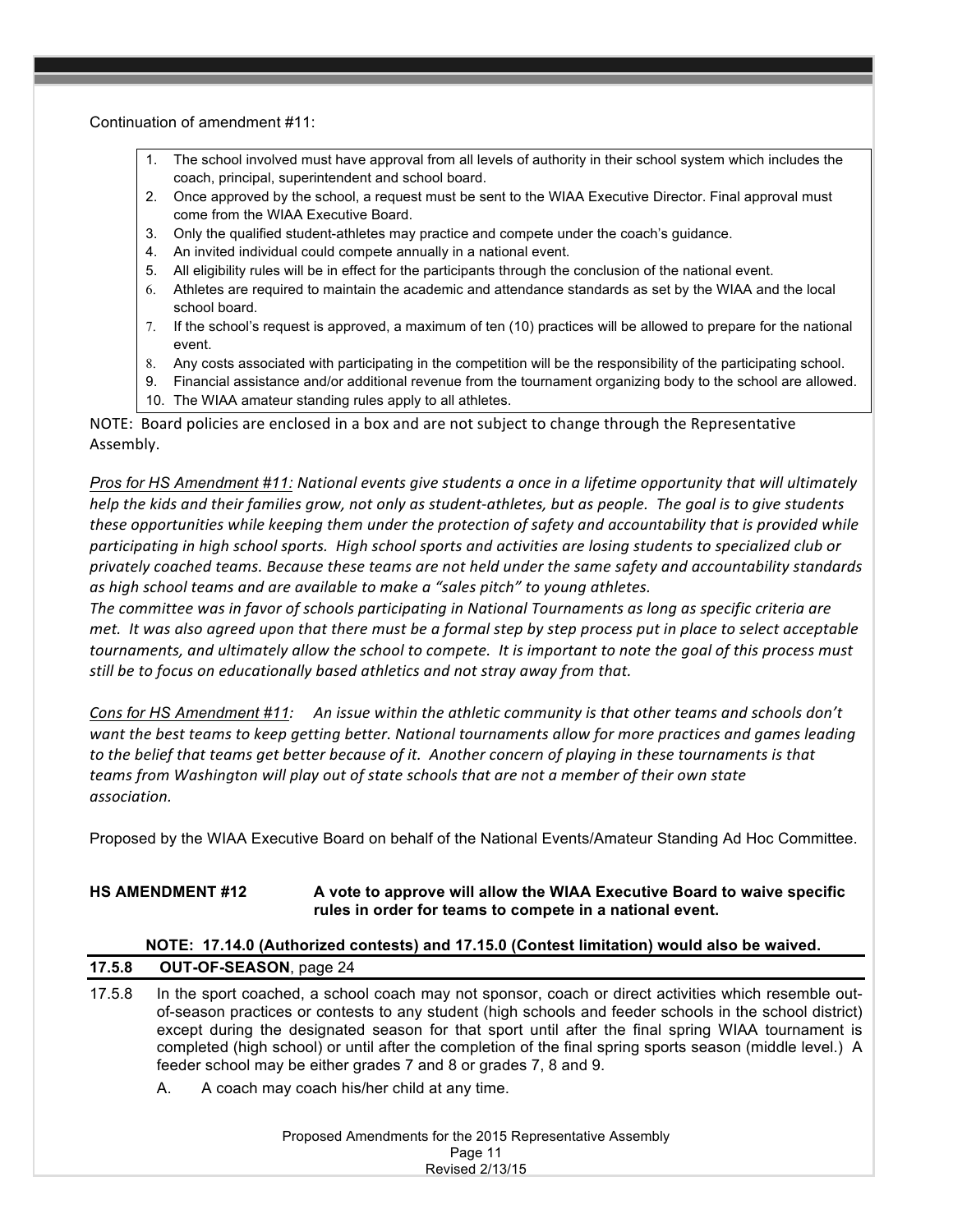Continuation of HS Amendment #12:

- B. A coach may coach seniors who are past squad members after the season is over for one practice in preparation for and in one Washington State Coaches Association all-state game and/or one All American game approved by the Washington State Coaches Association. *NOTE: This section has merely been moved to 17.5.8.D.1*
- C. **B.** Public School District defined: The school district for public schools is defined by public school boundaries.
	- 1) If a school district has specific boundaries for its high school(s) and middle school(s), a high school coach may coach students in the high school and the middle school(s) that feed directly to the high school only during their designated season (when the high school and middle level programs overlap or if that coach is contracted to coach at both the high school and middle level) or during the summer.
	- 2) During the out-of-season time period, the coach could coach high school students attending a different high school or a middle school that does not feed directly to the high school in which that coach was hired to coach.
	- 3) If a school district has an open enrollment policy, then a high school coach may coach students in the high school in which the coach is contracted to coach during the designated high school season, middle level students within that school district during the time period the high school and middle level season overlap, or during the summer.
- D. **C**. During the out-of-season time period, a private high school coach may not coach middle level students who
	- 1) Attend a designated feeder school owned and operated by the high school where the coach is contracted to coach; or
	- 2) In the case where no designated feeder school exists, reside in the public school district where the private high school is located.

# **D. Exceptions:**

- 1) A coach may coach seniors who are past squad members after the season is over for one practice in preparation for and in one Washington State Coaches Association allstate game and/or one All American game approved by the Washington State Coaches Association.
- **2) A coach, once every three years, may coach a team that has been invited to participate or has qualified for a national event which has been approved by the Association. The number of allowable practices, contests, and student athletes to be involved will be determined by the Association.**
- 1. The school involved must have approval from all levels of authority in their school system which includes the coach, principal, superintendent and school board.
- 2. Once approved by the school, a request must be sent to the WIAA Executive Director. Final approval must come from the WIAA Executive Board.
- 3. Only the qualified varsity student-athletes may practice and compete under the coach's guidance.
- 4. A school could send a team to a national event only once during any three (3) year period.
- 5. All eligibility rules will be in effect for the participants through the conclusion of the national event.
- 6. Athletes are required to maintain the academic and attendance standards as set by the WIAA and the local school board.
- 7. If the school's request is approved, a maximum of ten (10) practices will be allowed to prepare for the national event, with the exception of football which will be allowed twelve (12) practices prior to the event.
- 8. Any costs associated with participating in the competition will be the responsibility of the participating school.
- 9. Financial assistance and/or additional revenue from the tournament organizing body to the school are allowed.
- 10. The WIAA amateur standing rules apply to all athletes.

NOTE: Board policies are enclosed in a box and are not subject to change through the Representative Assembly.

> Proposed Amendments for the 2015 Representative Assembly Page 12

| Faye iz                |  |  |
|------------------------|--|--|
| <b>Revised 2/13/15</b> |  |  |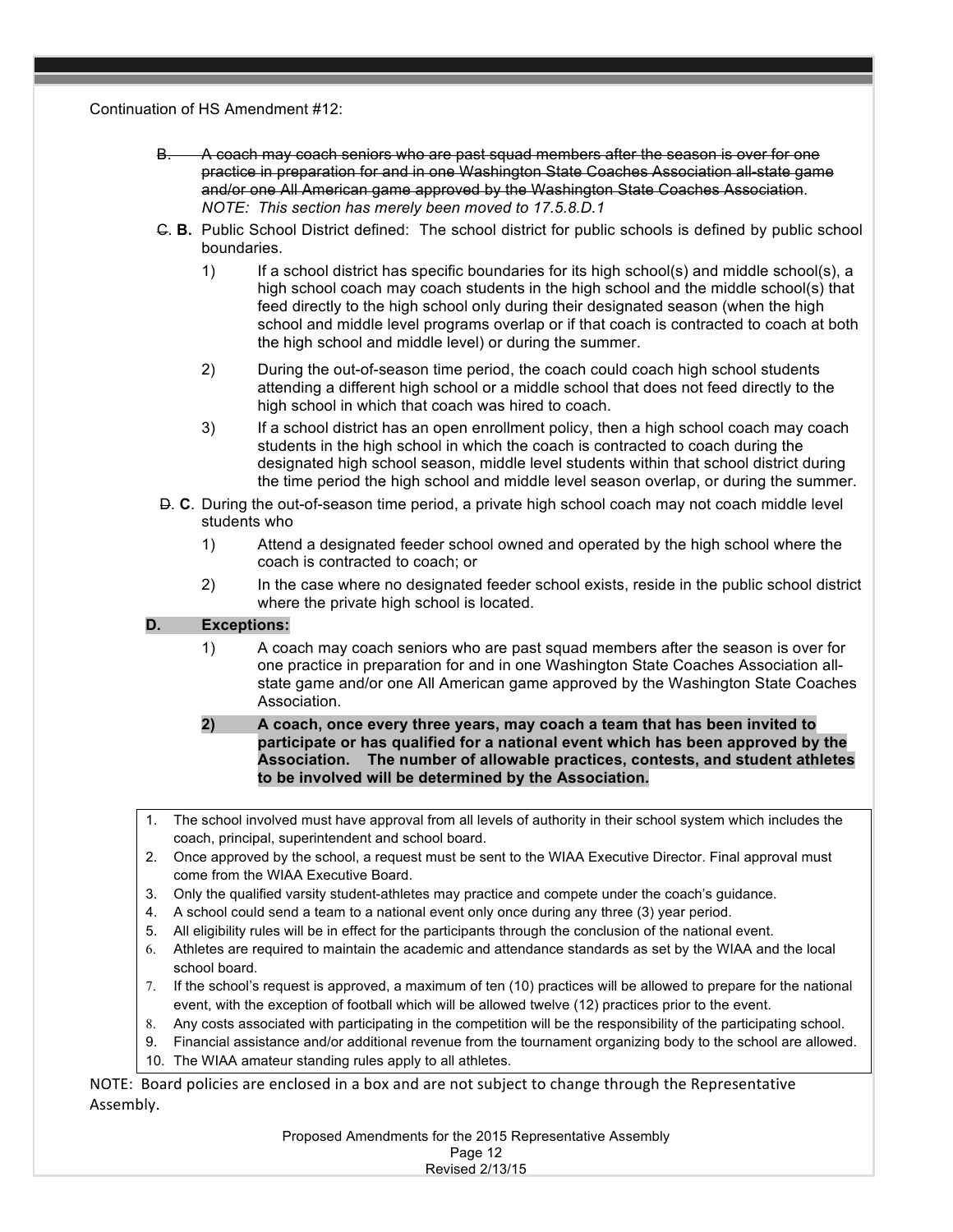*Pros for HS Amendment* #12: National events give students a once in a lifetime opportunity that will ultimately *help* the kids and their families grow, not only as student-athletes, but as people. The goal is to give students *these opportunities* while keeping them under the protection of safety and accountability that is provided while participating in high school sports. High school sports and activities are losing students to specialized club or *privately coached teams. Because these teams are not held under the same safety and accountability standards*  as high school teams and are available to make a "sales pitch" to young athletes.

The committee was in favor of schools participating in National Tournaments as long as specific criteria are *met.* It was also agreed upon that there must be a formal step by step process put in place to select acceptable tournaments, and ultimately allow the school to compete. It is important to note the goal of this process must *still* be to focus on educationally based athletics and not stray away from that.

*Cons* for HS Amendment #12: An issue within the athletic community is that other teams and schools don't want the best teams to keep getting better. National tournaments allow for more practices and games leading to the belief that teams get better because of it. Another concern of playing in these tournaments is that *teams* from Washington will play out of state schools that are not a member of their own state *association.*

Proposed by the WIAA Executive Board on behalf of the National Events/Amateur Standing Ad Hoc Committee.

### **HS AMENDMENT #13**

| 18.10.5 DEFINITION OF RESIDENCE and FAMILY UNIT, page 44                                           | NEW ARTICLE |
|----------------------------------------------------------------------------------------------------|-------------|
| 18.10.5 Any international student attending his/her first school in Washington who resides in the  |             |
| school's boarding/dorm facility is eligible for varsity participation. If the student were to move |             |

**school's boarding/dorm facility is eligible for varsity participation. If the student were to move out of the boarding facility to live in a private home at any time after gaining eligibility under this article, this student would be considered a transfer student and would have to demonstrate hardship to continue participating at the varsity level at that school.**

*Rationale for HS Amendment #13: For schools with residence facilities, the school is acting in loco parentis (legally responsible for the functions and responsibilities of a parent) for the international boarding students. These students are essentially living with their family unit and should be eligible just as any other students in this situation.*

Proposed by The Northwest School, Forest Ridge, Annie Wright Schools, Overlake School and The Bush School.

### **HS AMENDMENT #14**

### **18.11.0 TRANSFERRING STUDENTS**, pages 44-46

- 18.11.0 **TRANSFERRING STUDENTS** After registering with, attending, or participating with a middle level or high school, students changing enrollment to/from one school district to another school district or from one high school to another high school within a multiple high school district shall be considered transferring students. In order to be eligible for varsity competition, transferring students must meet the transferring student requirements of 18.11.1, 18.11.2, 18.11.3, or be granted a waiver under 18.13.0 and 18.25.0. This section shall also apply to those students receiving home based instruction. NOTE: Refer to Article 3.1.1 for the status of a private school district.
	- 18.11.1 A student who is ineligible in a member school may not become immediately eligible at another member school without completing the conditions of ineligibility.
	- **18.11.2 A student who transfers to a new school which is within 50 miles of the previous school, due to an actual physical relocation of and with the entire family unit to a different residence and preceded by termination of all occupancy of their previous residence, shall be considered a transfer student and is ineligible for varsity competition until the day following the 50% rule date for that sport.**

Proposed Amendments for the 2015 Representative Assembly Page 13 Revised 2/13/15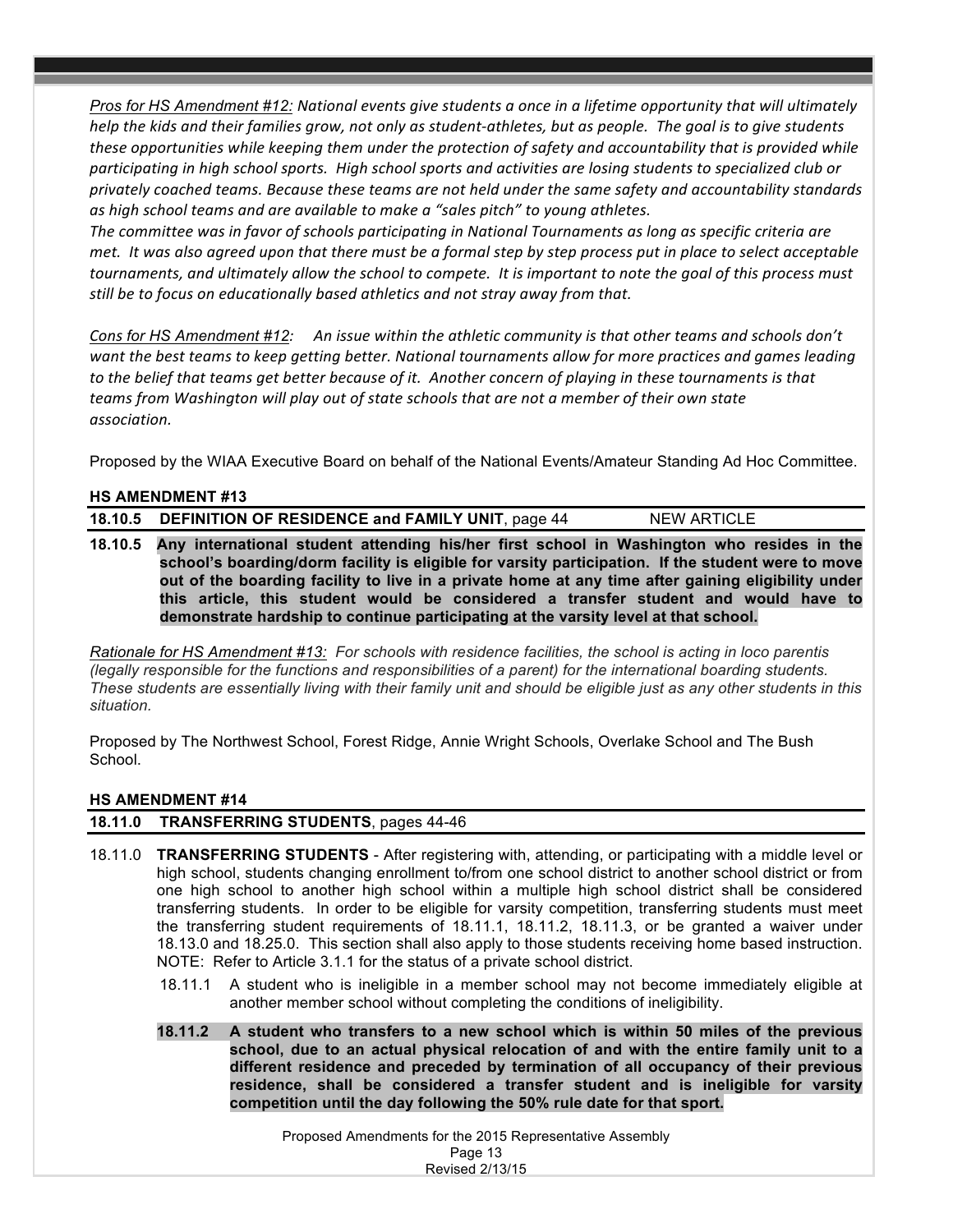Continuation of HS Amendment #14:

**A student who transfers to a new school which is within 50 miles of the previous school, due to a change of residence or transfer between parents or guardians as a result of a divorce or court approved legal separation, is ineligible for varsity competition until the day following the 50% rule date for that sport.**

#### *(All subsequent articles will be renumbered)*

- 18.11.**3** The following students who are attending a member school shall be deemed to meet the residence rule requirement and transferring student rule requirements:
	- A. A student whose transfer is based on a bona fide change of residence, **and the distance from the previous school** to a new school (district) **is greater than 50 miles** due to an actual physical relocation of and with the entire family unit to a different residence and preceded by termination of all occupancy of their previous residence.
	- B. A student attending a school outside of his/her residence district for one (1) calendar year or more is eligible thereafter at that school provided the enrollment/attendance is continuous.
	- C. A student whose parent(s) or legal guardian(s) reside at different abodes as the result of a divorce or court approved legal separation is allowed one (1) transfer between parents or guardians **if the distance from the previous school to the new school is greater than 50 miles** after entering the ninth grade without being restricted to sub-varsity competition for one (1) year.
	- D. A student who is under commitment to the Department of Social and Health Services, a student who is on juvenile parole status and a student who has been adjudicated as a ward of a juvenile court where residence is the result of assignment by the government entity charged with his/her care.
	- E. A student who has a residence change because of the death of a member of the family unit or military deployment in order to reside with a relative.
	- F. A seventh and/or eighth grade student who transfers to a school without a corresponding change of residence by his or her family unit and who meets all other conditions of eligibility shall be eligible at the new middle school when properly enrolled. High school eligibility is subject to the transfer rule and one (1) year of continuous enrollment.
	- G. A student, except F-1 Visa students to a private school, upon enrollment to the initial first level of a private school within a 50-mile radius of the family residence from his/her public school of residence or his/her public school of residence from a private school within a 50-mile radius of the family residence.

 If either the public or the private school declares its ninth graders as junior high athletes, the window of transfer is between the ninth and tenth grade years; if the school declares its ninth graders as high school athletes, the window of transfer is between the eighth and ninth grade years.

### *Rationale for HS Amendment #14:*

- *1. This change will discourage students transferring schools for athletic reasons if their eligibility in that sport would be reduced.*
- *2. Students will continue to have the ability to appeal their eligibility status.*
- *3. Each eligibility committee has the ability to review documentation to determine the eligibility status of a student-athlete without an actual hearing being held.*
- *4. Any student-athlete on the roster for a sport on or before the 50% date for that season is eligible to compete in the postseason.*

Proposed by the WIAA Executive Board on behalf of the Recruiting Ad Hoc Committee.

Proposed Amendments for the 2015 Representative Assembly Page 14 Revised 2/13/15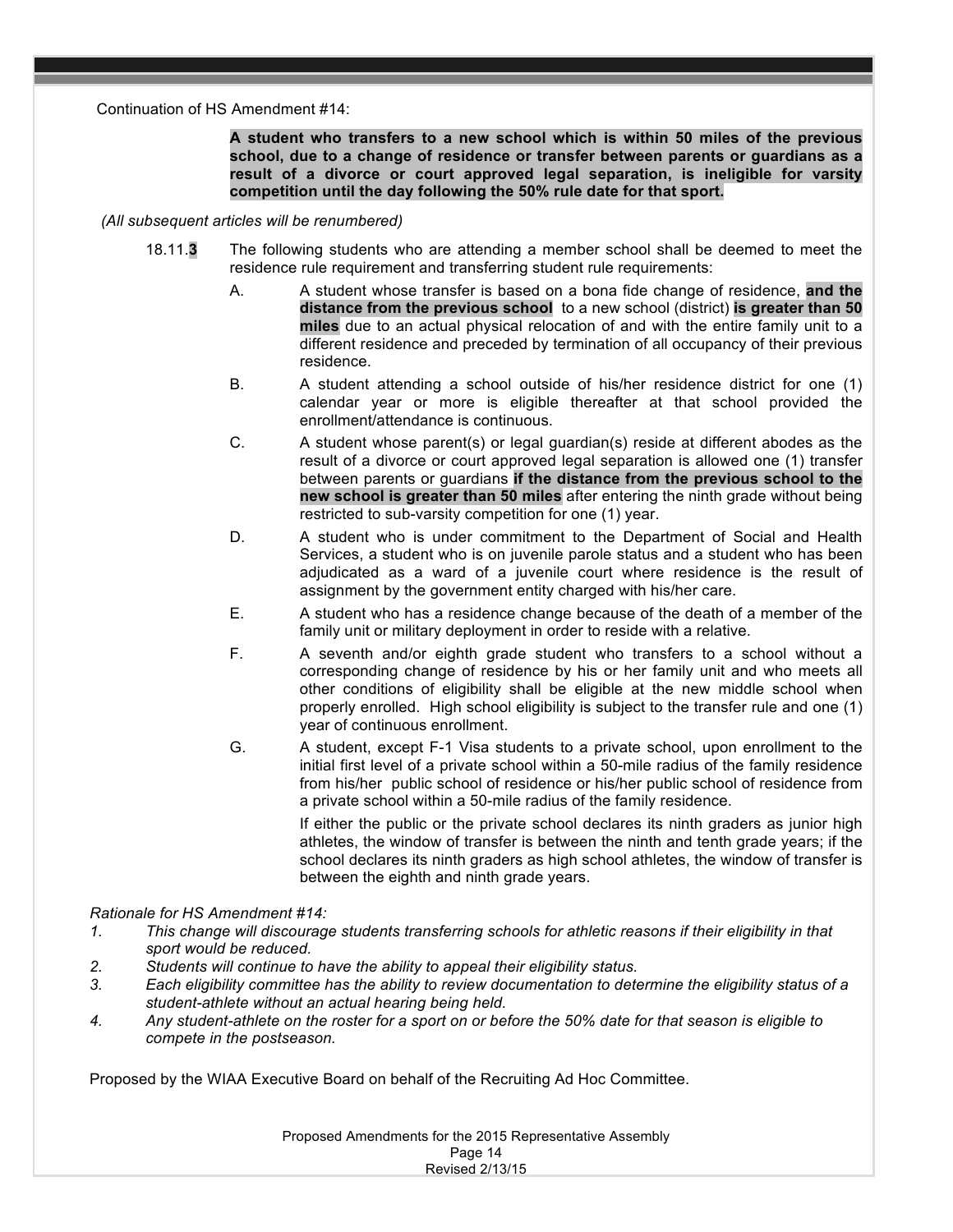### **HS AMENDMENT #15**

#### **18.23.0 AMATEUR STANDING**, page 54

18.23.3 Students may try out and/or participate in a practice setting with **against** a college team.

18.23.5 A high school student forfeits any remaining high school eligibility in that sport by competing on or against a professional or college team.

*Rationale for HS Amendment #15: This change would allow high school age students, either as an individual or as a member of a club team, to compete against college teams in either a practice or game situation, often times for the purpose of evaluating the student as a potential college athlete.*

Proposed by the WIAA Executive Board on behalf of the National Events/Amateur Standing Ad Hoc Committee.

### **HS AMENDMENT #16**

| 52.4.6 | HIGH SCHOOL BASKETBALL SEASON LIMITATION, page 78<br><b>NEW ARTICLE</b>                                                                                                                                                                                                |
|--------|------------------------------------------------------------------------------------------------------------------------------------------------------------------------------------------------------------------------------------------------------------------------|
| 52.4.6 | A squad may schedule one invitational tournament hosted in Washington State or another<br>state governed by the NFHS. For a three or four-day tournament, two contests will be<br>counted toward the contest limit. For a two-day tournament, only one contest will be |
|        | counted toward the contest limit.                                                                                                                                                                                                                                      |

**52.4.7 If a squad elects to schedule additional invitational tournament in Washington or an NFHS state, each contest played in these tournaments will count as a contest toward the maximum of contests allowed for a squad.**

*Pros for HS Amendment #16:* 

- *1. With many expanded leagues, with a larger number of members, and comprised of multi-schools from different classifications, the opportunity for non-league games has decreased over the past several years.*
- *2. Since the establishment of the present state tournament format, the winter sports season has been reduced by one week for 2B, 1A and 4A schools, and two weeks for 2A and 3A schools, decreasing the opportunities to schedule non-league contests without negatively impacting league schedules.*
- *3. The proposed change would allow teams to play in multiple game tournaments without negatively impacting leagues schedules (i.e. playing back-to-back nights, Monday games, etc.)*
- *4. The proposed change would allow member schools and districts to host multiple game tournaments as potential revenue generators.*
- *5. Other WIAA sports are allowed the opportunity for multiple game tournaments to be counted in a lesser amount. Bowling and golf are allowed one tournament, volleyball is allowed two tournaments, and tennis is allowed three tournaments.*
- *6. With most tournaments being held on weekends and over the winter holiday break, loss of school/academic time would not be an issue.*
- *7. Tournaments provide student athletes opportunities to experience diverse cultures and regions.*

Proposed by Curtis High School, Bellarmine Preparatory School, Chelan High School, Mark Morris High School, and Mountlake Terrace High School.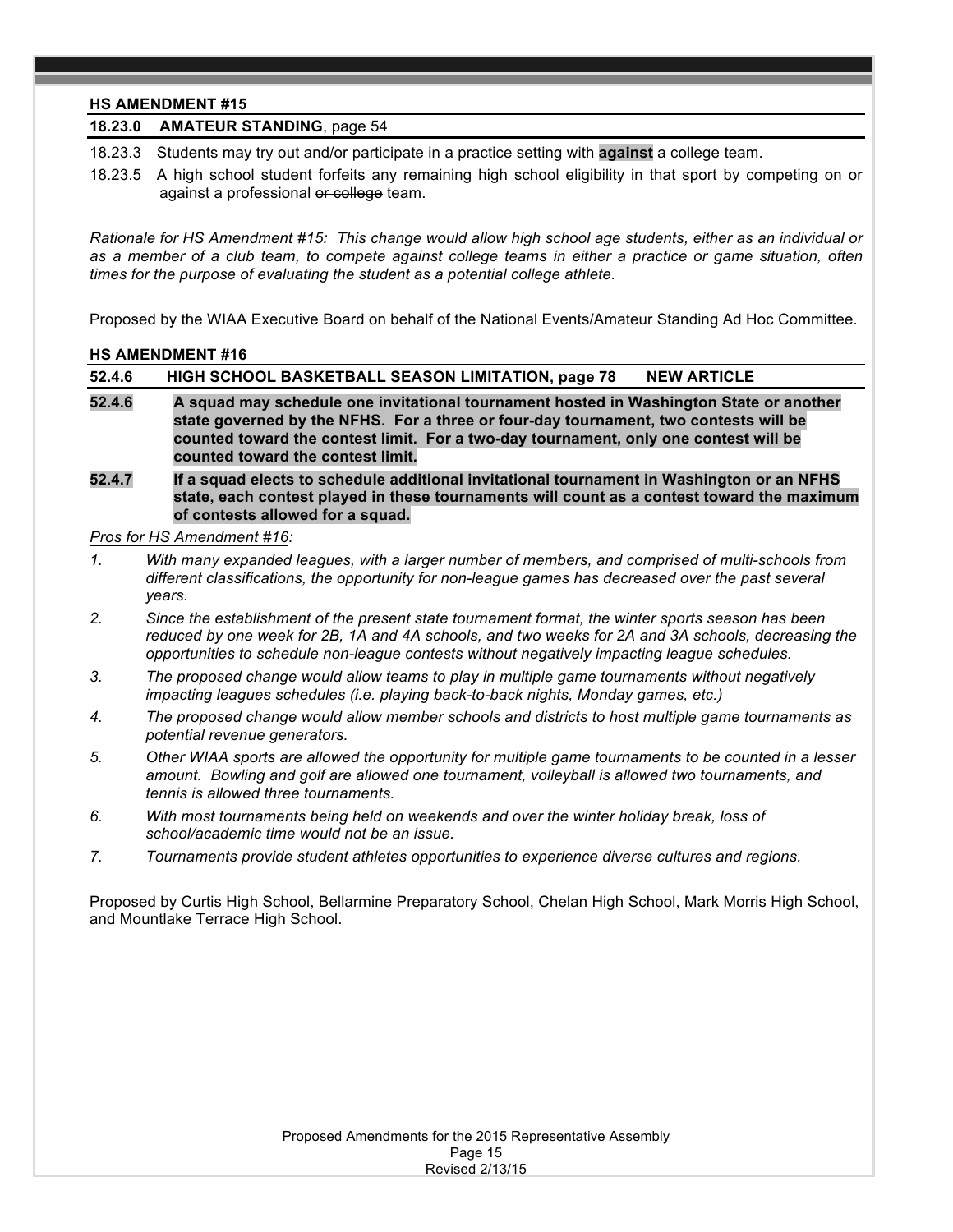# **HS AMENDMENT #17**

# **57.0.0 FOOTBALL**, page 83

- **57.7.0** GAME PROCEDURES When the point differential is 40 points or greater, the game clock shall run continuously for the remainder of the game except for an injury time-out, a charged team time-out, time between quarters, or a score:
- 57.7.1 During 11-on-11 games, the game clock shall run continuously beginning in the second half. **During 11-on-11 games, the game clock shall run continuously whenever the point differential is 40 points or greater (even if in the first half) with the exceptions of an injury time-out, a charged team time-out, time between quarters, or a score.**

**FIRST HALF - If the point differential goes under 40, the game clock will no longer run continuously until the 40 point differential is reached again. Once the point differential is 40 points or greater, the game clock shall run continuously with the noted exceptions listed above.**

**SECOND HALF - Once the point differential is 40 points or greater, the game clock will run continuously for the remainder of the game with the noted exceptions listed above.**

57.7.2 During 8-on-8 games, the game clock shall run continuously whenever the 40 point differential is reached.

#### *Pros for HS Amendment* #17:

- *1. Safety - when one football team trounces another by 40+ points, significant size and weight disparities likely contribute. These disparities can also increase the risk of injury to the members of the outclassed team. This amendment would result in fewer plays so less pounding for mismatched size and talented players, thus reducing the chances for injury. We feel that the proposed amendment establishes a standard that would improve the safety, health, and general welfare of participants in games that are mismatched.*
- *2. Less change for huge scores to be run up on inferior teams thus reducing the potential for undue public embarrassment. We believe that this proposal will, at a minimum, cause coaches to realize that the Association doesn't feel that running up scores is showing the kind of sportsmanship that it is looking for.*
- *3. Coaches of strong teams are more apt to play reserves in the first half if they don't want the running clock, thus providing more opportunities for reserves to play meaningful minutes in the first half of contests.*

*Cons for HS Amendment* #17:

- *1. Some may argue that there is less opportunity for reserves in large programs to gain varsity experience if games are shortened any further. Coaches, however, have the ability to play reserves or mix and match starters and non-starters at any time during a contest if they want the 40-point differential threshold to be reached.*
- *2. Some will claim that it's up to the coach to keep scores in check. However, as evidenced in scores during the 2014 season, this obviously isn't always happening.*
- *3. Some will say that games with lopsided scores may be a great learning opportunity for both teams. We feel that a running clock wouldn't prevent this learning from taking place. We would argue that studentathletes can learn as much from a 40-point loss as they could learn from a 90-point loss, and that their safety would be much less compromised in a shortened contest.*

Proposed by Lindbergh High School, Foster High School, Hazen High School, TEC High School/Evergreen Campus, and Highline High school.